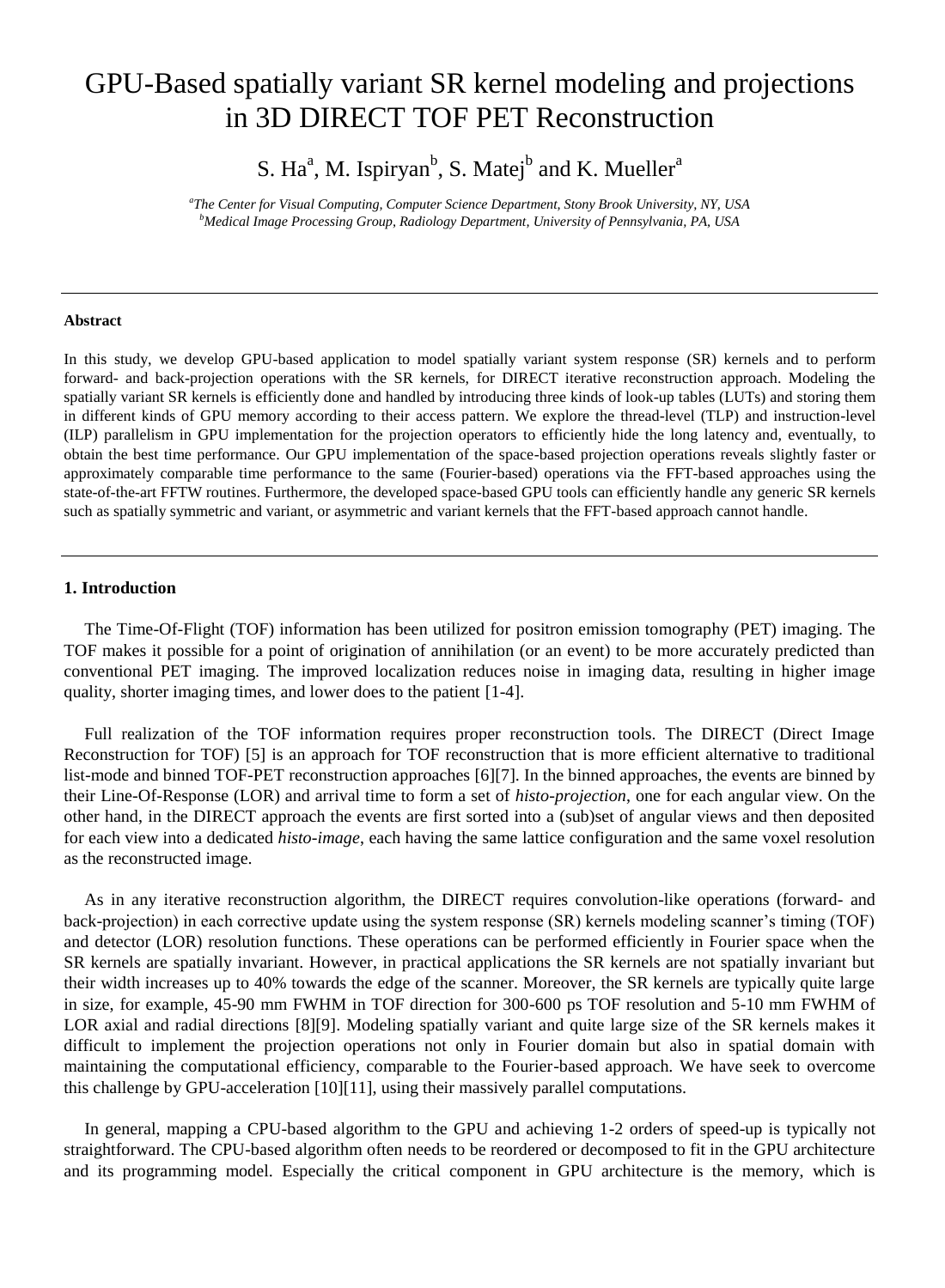organized into a hierarchy, with some of it on-chip but the majority of it off-chip (but on-board). The former is orders of magnitudes faster. As it takes 100s of clock cycles to bring off-chip data into on-chip memory, it is of utmost importance to re-use these data among the parallel threads as much as possible. Also, since on-chip memory is quite small, on the order of KB, careful occupancy planning of this limited resource is equally important.

Since the SR kernel, having much wider width in TOF direction than others, may traverse the histo-image space at arbitrary angle, the data access at these off-axis orientations is non-sequential. To achieve maximum utilization of on-chip GPU memory for these off-axis directions, we proposed a two-stage scheme [12]. It first resampled the data into a storage pattern aligned with the TOF direction of the SR kernels for linear access in on-chip memory. By subtracting the smoothing effects of the interpolation (sampling) kernel from the SR kernel, we were able to mitigate the blurring effects of the interpolation kernel into the SR kernel. Even if it showed good time performance, there were two limitations to apply this scheme into DIRECT framework. The first one was that the interpolation kernel had often wider than the actual detector resolution kernel. The second one was that this scheme could be only applied for symmetric SR kernels, while accurate SR kernels had some degree of asymmetry at large radii.

In this study, we chose to go a different route with fewer artifacts, if any, using a one-stage method which does not require the interpolation kernel. Here we aimed for a method that loads the data into on-chip memory in such a way that it allows linear access at any view angle, using a dedicated addressing scheme. For this, we focused on utilizing texture memory, which is specifically designed to allow fast 2-d memory access by storing 2-d data along a space-filling curve that greatly improves access locality [13], and its cache. Along with the linear access, we explored two kinds of parallelisms, Thread-Level (TLP) and Instruction-Level (ILP) Parallelism [14], in GPU to efficiently hide long latency and to find optimal parallelism for the convolution-like operations in DIRECT framework.

The organization of this paper is as follows. In section 2, we give some more details about the SR kernel and the convolution-like operations in DIRECT. Section 3 covers some background of the GPU architecture and programming model used in this study, and two parallelisms (TLP and ILP) in the GPU. In section 4, we describe the methodology including all technical details. Experimental results are presented in section 5 and 6. We then conclude the paper in section 7.

# **2. Projections in DIRECT**

# *2.1. The SR kernel in DIRECT*

The characteristic of the SR kernels is determined by TOF-PET detector. In this study, the full-ring TOF-PET detector developed from the University of Pennsylvania is used [8][9]. It has 45-90 mm FWHM in TOF direction for 300-600 ps TOF resolution. This indicates the probability (as determined by the TOF measurement) an event occurs at a voxel in histo-image space in DIRECT. Furthermore, the event can be observed at multiple detector modules because of the geometry of the full-ring TOF-PET detector. The detector (LOR) blurring takes this phenomenon into account as 5-10 mm FWHM of LOR axial and radial directions. In this study, the variation in LOR axial direction is small enough to disregard over the detector. As a result, the SR kernels in DIRECT have ellipsoidal-like shape having wider width in TOF direction and are varying only in LOR radial direction.

#### *2.2. Forward- and back-projection in DIRECT*

As in any iterative reconstruction algorithm, in DIRECT, the forward-projection is performed to calculate new projection (or simulated projections) by projecting an image into histo-image space with given SR kernels. The difference between the simulated projection data and the measured data obtained from scanner is back-projected into image space to reconstruct a corrected image. This is back-projection. It is worth noting that histo-image space and image space have the same lattice configuration and the same voxel resolution in DIRECT.

In DIRECT, the use of TOF information allows to more precisely localizing an event in histo-image space (or in image space) for forward- and back-projection. Due to the localization of events in the histo-image space, projection operations become convolution-like operation with given SR kernels [7]. The forward projection can be interpreted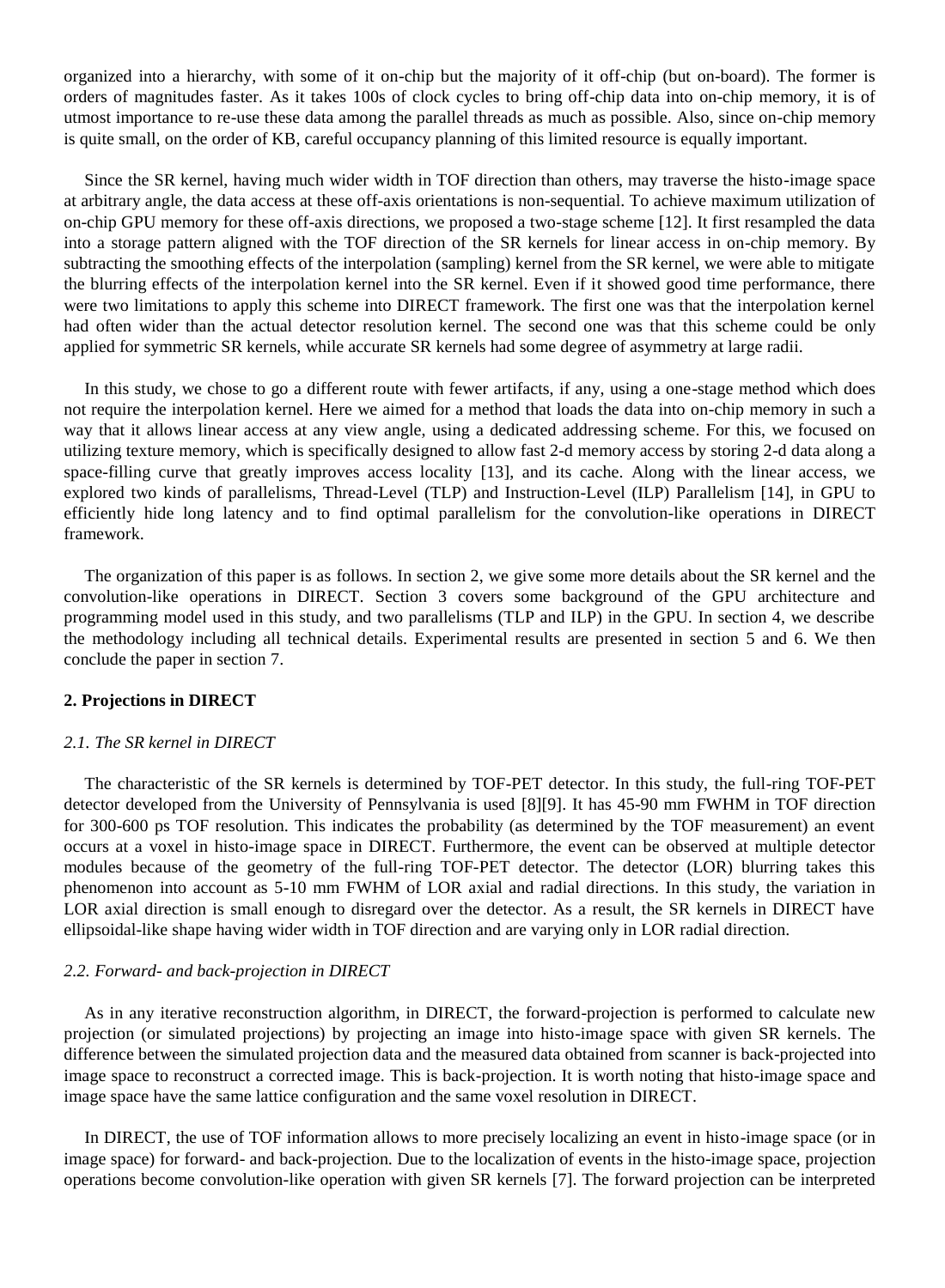

Fig. 1. TOF projection with 45 degrees of azimuthal angle. A point source is located at the centre in the histo-image and the SR kernel for the point source has symmetric resolution for TOF and detector (LOR) blurring.

as a scattering operation. In other words, each image voxel *spreads* its value to its neighbors, weighted by that voxel's SR kernel. In contrast, in the back projection, which can be described as a gathering operation, each voxel collects values from its neighbors, weighted by the neighbors' SR kernels. With {symmetric, invariant}<sup>a</sup> SR kernel, both projections are operated exactly same as convolution operation, which can be handled efficiently by means of FFT approach [7]. Fig. 1 shows this case when a point source is located at the center in the histo-image space and projection is performed for the point source with ellipsoidal-like shape of the symmetric SR kernel. In case of {asymmetric, variant} SR kernel, both projections must be strictly distinguished and handled in spatial domain because the FFT approach cannot handle such generic system resolution modeling and also two different projection operations will cause different results. The detailed comparisons and explanations are discussed in section 5.2.

# **3. Overview of NVIDIA GPU architecture and its programming model, CUDA**

We have accelerated the (forward- and back-) projections on a NVIDIA GTX 285 GPU with 1GB DDR3 off-chip memory. This GPU has 240 CUDA cores organized into 30 streaming multiprocessors (SM) of 8 scalar processors (SP) each. Groups of SMs belong to Thread Processing Clusters (TPC). This GPU, like all modern GPUs, has offchip memory include global, texture and constant memory and incurs hundreds of cycles of memory latency. It is often the bottleneck of a GPU application. However, texture and constant memory can be cached, replacing the hundreds of cycles of latency with only a few cycles for on-chip cache access. The CUDA (Computer Unified Device Architecture) is a C-like API used to program the NVIDIA GPUs. Execution of a CUDA kernel (or function) invokes multiple threads which are organized into thread blocks in a grid. The GTX 285 can have a maximum of 512 threads per block. Some important parameters for GTX 285 architecture and its programming model, CUDA, are listed in Table I [15][16].

Each SM containing 8 SPs uses a 24-stagte and in-order SIMD pipeline without forwarding [15]. This implies that at least 192 active threads are needed to avoid stalling for true data dependencies between consecutive instructions from a single thread. All threads in a SM are scheduled to the SIMD pipeline with a unit of warp, a collection of 32 threads, and a warp executes the same instruction with different data values over four consecutive clock cycles in all pipelines with zero overhead scheduling on a fine-grained basis [17]. To be more specific, the warp scheduler selects warps ready for execution in every four cycles and issues them to the SIMD pipelines in a loose round robin fashion that skips non-ready warps (for example, those waiting on global memory accesses). The more threads running on each SM thus give more chances to hide long latency and this tolerance to long latency allow GPUs to dedicate more of their chip area to floating-point execution resources unlike CPUs [18]. In the following subsections, we will discuss about thread occupancy and efficiency, and thread-level parallelism and

<sup>&</sup>lt;sup>a</sup> For simplicity, we use the notation  $\{a, b\}$  to refer 'a and b', and  $\{a, b\}$  is for 'a or b' in this paper.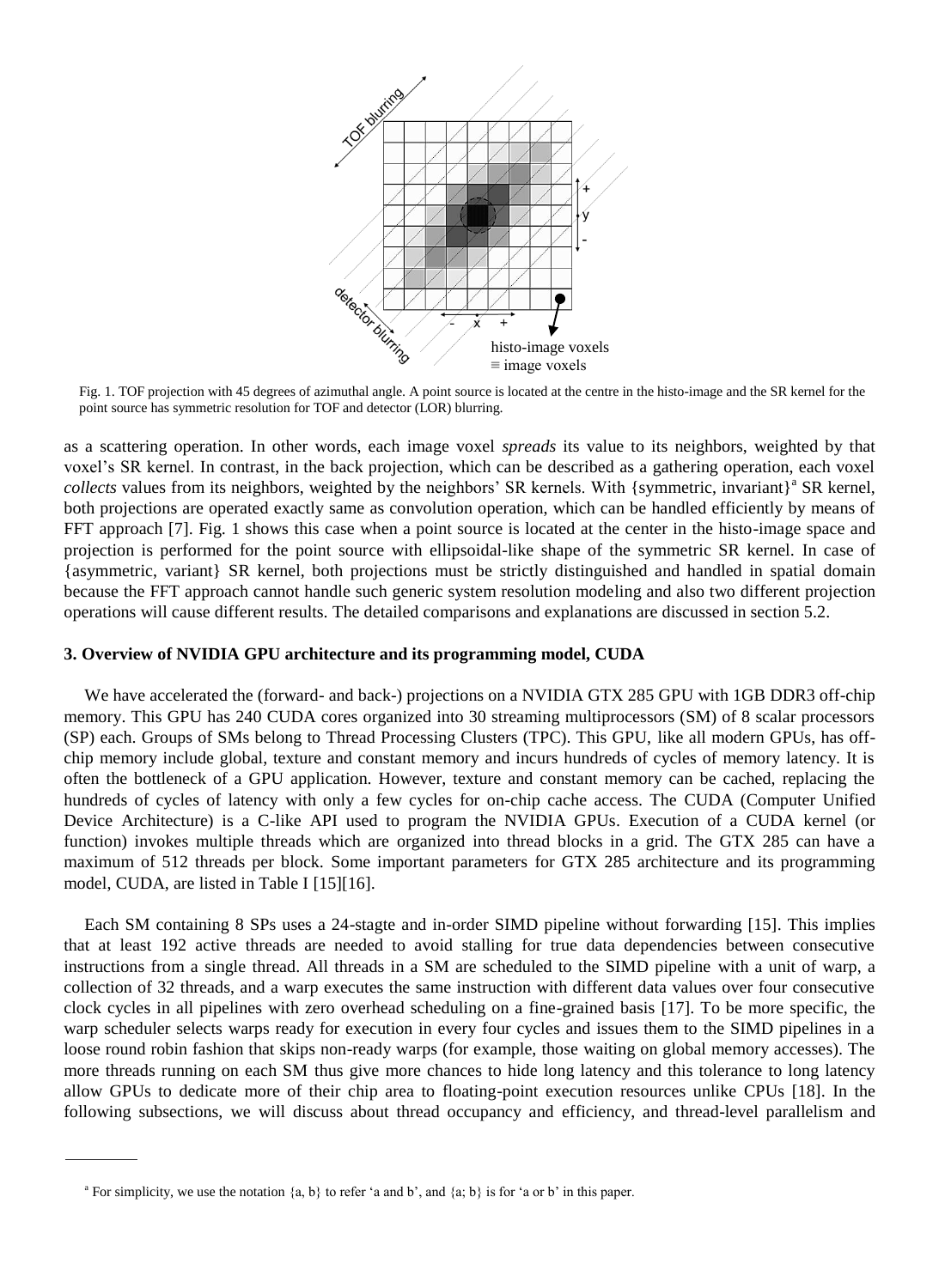| <b>GPU</b> Organization                |                    |  |  |  |  |  |
|----------------------------------------|--------------------|--|--|--|--|--|
| TPCs (Thread Processing Cluster)       | 10 total           |  |  |  |  |  |
| SMs (Streaming Multiprocessor)         | 3 per TPC          |  |  |  |  |  |
| <b>Shader Clock</b>                    | 1.48 GHz           |  |  |  |  |  |
| Memory (DRAM) Clock                    | $1.24$ GHz         |  |  |  |  |  |
| Memory (DRAM) Bus Width                | $512$ -bit         |  |  |  |  |  |
| Memory (DRAM) Latency                  | $400 - 600$ cycles |  |  |  |  |  |
| <b>SM Resources</b>                    |                    |  |  |  |  |  |
| SPs (Scalar Processor)                 | 8 per SM           |  |  |  |  |  |
| <b>SFUs (Special Function Unit)</b>    | 2 per SM           |  |  |  |  |  |
| DPUs (Double Precision Unit)           | 1 per SM           |  |  |  |  |  |
| Registers                              | 16,384 per SM      |  |  |  |  |  |
| <b>Shared Memory</b>                   | 16 KB per SM       |  |  |  |  |  |
| <b>Constant Cache</b>                  | 8 KB per SM        |  |  |  |  |  |
| Texture Cache                          | 6-8 KB per SM      |  |  |  |  |  |
| Programming Model                      |                    |  |  |  |  |  |
| Warps                                  | 32 threads         |  |  |  |  |  |
| Max number of threads per block        | 512 threads        |  |  |  |  |  |
| Max sizes of each dimension of a block | 512 x 512 x 64     |  |  |  |  |  |
| Max sizes of each dimension of a grid  | 65535 x 65535 x 1  |  |  |  |  |  |
| Global Memory                          | 1 GB total         |  |  |  |  |  |
| <b>Constant Memory</b>                 | 64 KB total        |  |  |  |  |  |

#### TABLE I. NVIDIA GTX 285 GPU PARAMETERS

instruction-level parallelism, in CUDA. Since they are strongly related to the usage of GPU resources and eventually give large impacts on the performance of GPU applications, it is important to have deep understanding on them.

# *3.1. Thread occupancy and efficiency*

There are two important notions to understand GPU parallelism with CUDA: *thread occupancy* and *thread efficiency*. The *thread occupancy* is defined as the number of active threads per thread block as a percentage of the device full capacity; while the *thread efficiency* is defined as the overall computational efficiency of the individual threads [19]. Running more threads (or warps) in a thread block refers to higher thread occupancy and this helps to hide long latency thanks to fast context switching (zero-overhead scheduling) among warps; in other words, higher thread occupancy implies it will heavily rely on the off-chip memory, which has the hundreds of cycles of latency, since there are very limited amount of on-chip resources and they are allocated for the entire block all at once. On the other hand, if a thread block fully utilizes the on-chip resources to obtain higher thread efficiency, the total number of threads in the thread block will be very restricted. Therefore, it is important to finely tune the amount of on-chip resources allocated to each thread by optimizing the trade-off between thread occupancy and efficiency.

# *3.2. Two forms of parallelism on CUDA: TLP and ILP*

There are two forms of parallelism on CUDA as in contemporary computer system (CPU): thread-level (TLP) and instruction-level (ILP) parallelism. Both forms identically identify independent instructions but in different granularities of parallelism [14]. As the CUDA models the GPU architecture as a multi-core system, it abstracts the TLP of the GPU into a hierarchy of threads [15]. The more threads in a thread block have more TLP and it means higher thread occupancy. In CUDA, the (static) ILP can be achieved by increasing independent instructions for a thread. For example, unrolling a loop in a CUDA function can be used to increase the ILP. It is obvious that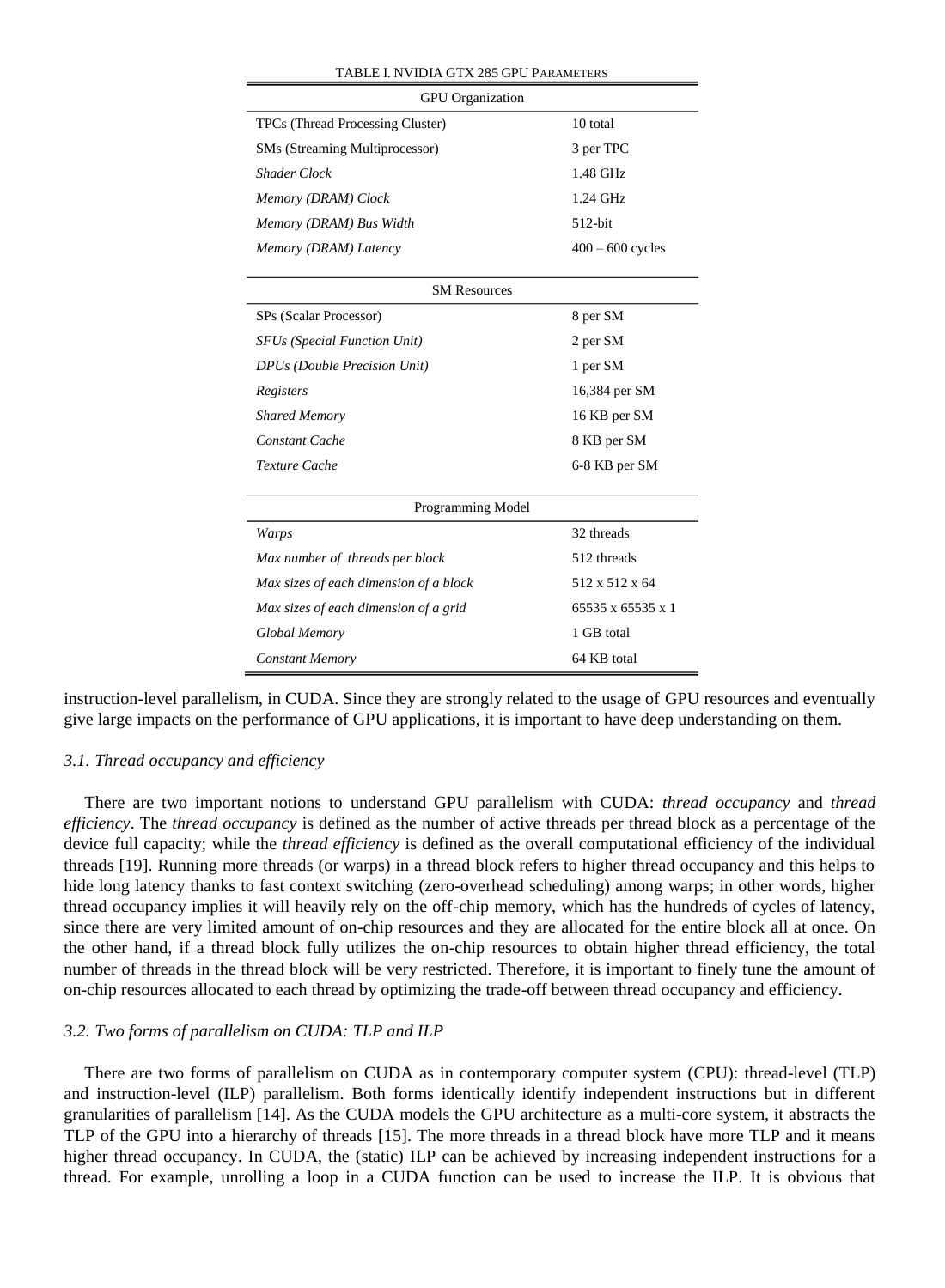increasing ILP will cause more usages of on-chip memory and thus higher thread efficiency (or lower thread occupancy). Thus TLP and ILP should be finely tuned to obtain optimal parallelism for a CUDA function.

Providing optimal parallelism for a CUDA function means to provide proper number of operations per SM *wisely*. In this study, the term '*wisely*' refers to choose ways to hide long latency by adjusting between TLP and ILP. Assuming the maximum throughput, the needed parallelism per SM for a CUDA function can be approximately computed as following [20]:

Needed Parallelism 
$$
\left[\frac{\text{\# Operations}}{\text{SM}}\right]
$$
 = Latency [Clock Cycles] × Throughput  $\left[\frac{\text{\# SPs}}{\text{SM}}\right]$ 

where *latency* refers to the time required to perform an operation and it varies between different types of operations; *throughput* is the number of operations completed per cycle which is equal to the number of SPs per SM. In more precise, for example, to run an operation having *x* latency in a SM containing 8 SPs *wisely*, the operation should be executed by *8x* threads per thread block (TLP) or *8x* times of the operation should be executed by a thread (ILP) or some combinations of two strategies, TLP and ILP. Since, in practice, estimating TLP and ILP for a CUDA function based on measured latencies of a GPU device is not trivial problems and a little out of scope in this study. Instead, we explore two forms of parallelism experimentally to find optimal cross-point and the results are evaluated with time performance and corresponding thread occupancy in section 5.1.

# **4. Methodology**

For each view angle, creating a SR kernel of a voxel based on the voxel's spatial location in histo-image space and applying projection operations to each voxel with its own SR kernel are computationally very expensive obviously. To handle this efficiently, the projection operations are followed by constructing three look-up tables (LUTs). In the following two subsections, we will discuss about those LUTs first and then a CUDA function for the projection operations.

# *4.1. Three look-up tables (LUTs)*

The first LUT we are going to construct is to handle spatially variant SR kernels efficiently. Instead of computing the SR kernel resolutions for each voxel on-the-flight, they can be pre-computed and stored in memory before performing projection operations. In DIRECT, as discussed in section 2.1, only LOR resolution in radial direction is spatially varying. This makes it possible to build the LUT in 2-d structure having same size of width and height as image data and compute it only for a slice of the data (traverse view) in both, non-tilt and tilt cases. More specifically, the LOR resolution for a voxel is determined by the azimuthal angle at a given view and LOR distance, which is the distance from the center of the scanner to the voxel in LOR radial direction. A unique identifier, *a*, is assigned to the voxels within the range of  ${ a \in Z \mid a \cdot \epsilon \leq LOR}$  distance  $\lt (a + 1) \cdot \epsilon }$  with pre-defined epsilon value,  $\epsilon$ . The total number of identifiers ( $N_{\text{kernel}}$ ) is equal to the total number of spatially variant SR kernels, which will be used in projection operations. The identifier will be used to index spatially variant SR kernels for each voxel as well as to discretize the continuously varying LOR resolutions in radial direction. In this study, the epsilon value is set to 2 mm for 4 mm<sup>3</sup> voxels and the LUT is named as ' $\mathcal{L}ORmap$ '.

It is another time consuming task building a SR kernel on-the-flight for each voxel based on its pre-computed resolutions. Moreover, it is not trivial to perform projection operations with different size of SR kernels and this would be getting harder when it comes to {asymmetric, variant} SR kernels. To resolve these problems, ellipsoid shape of a kernel is modeled with maximum width of TOF and LOR resolutions so that it can cover {(symmetric; asymmetric), (variant; invariant)} SR kernels. We call the kernel '*mSR*' and define it as following:

$$
mSR = \{v(x, y, z) \mid V_{cut} \ge -\left(\frac{dist_{tor}^2}{\sigma_{tor}^2} + \frac{dist_{tor}^2}{\sigma_{tor}^2} + \frac{dist_{tor}^2}{\sigma_{tor}^2}\right)\}
$$
  

$$
V_{cut} = -\left(\frac{\left(k_{tof}\sigma_{torf}\right)^2}{\sigma_{tot}^2} + \frac{\left(k_{torr}\sigma_{torr}\right)^2}{\sigma_{tor}^2} + \frac{\left(k_{tora}\sigma_{tora}\right)^2}{\sigma_{tor}^2}\right) = -(k_{tof}^2 + k_{torr}^2 + k_{tora}^2)
$$

In the two equations,  $dist_{dir}$  is the distance from the center of the  $mSR$  kernel to a voxel,  $v(x, y, z)$ , in dir direction,  $\sigma_{dir}$  is the standard deviation of the resolution in dir direction, and  $k_{dir}$  is a constant ( $\geq 1$ ) in dir direction;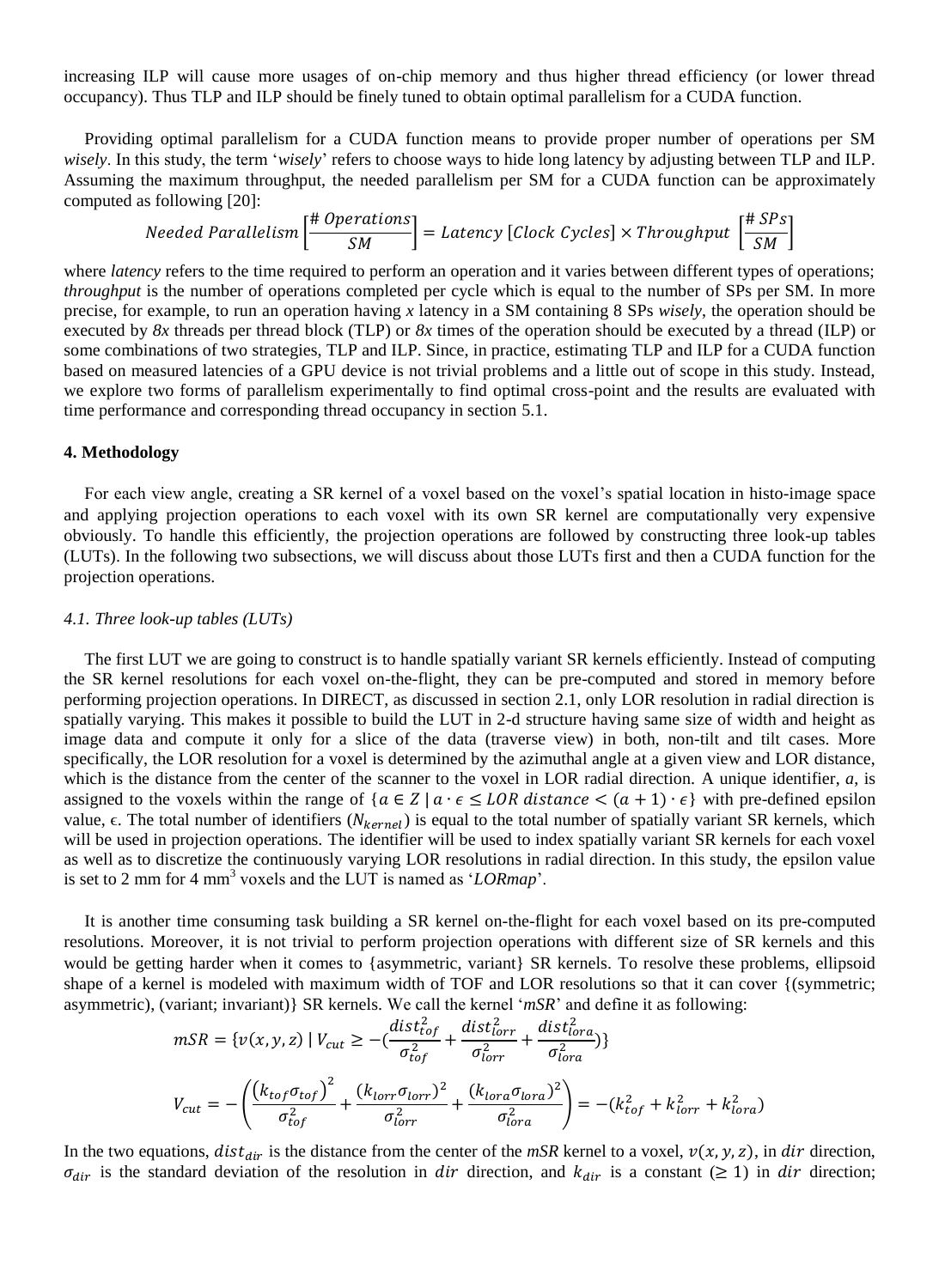tof, lorr, and lora are the directions to TOF, LOR in radial, and LOR in axial, respectively. In short,  $mSR$  is a LUT containing a collection of voxels' coordinates within the ellipsoid shape kernel bounded by  $V_{cut}$ . We set those constants as 3 to keep enough long tails in all directions. Introducing *mSR* has two advantages; first of all, it does not require the interpolation kernel anymore unlike our previous work [12] and secondly it makes it much easier to implement projection operations since *mSR* itself is always {symmetric, invariant}.

The values of the *mSR* are stored in separate LUTs according to the identifiers, which are used filling in the *LORmap*. In more detail, there are N<sub>kernel</sub> number of LOR resolutions varying in radial direction and we can compute and store the kernel values corresponding to each LOR resolution  $(\sigma_{lorr}^a)$  separately. In this study, the Gaussian functions are used to model {symmetric, (variant; invariant)} SR kernels with the TOF and LOR resolutions,  $\sigma_{tof}$ ,  $\sigma_{lorr}^a$ , and  $\sigma_{lora}$  as followings:

$$
mSRval_a(v) = \frac{1}{\sum mSRval_a} \cdot Gau_{3d}(\sigma_{tof}, \sigma_{lorr}^a, \sigma_{lora}, dist_{tof}, dist_{lorr}, dist_{lora})
$$

The  $Gau_{3d}(\cdot)$  is the 3-d Gaussian function taking six parameters; the first three are for the standard deviation of the resolutions and the rest of them are the distance from the center of the *mSR* to the voxel *v,* in three directions: TOF, LOR in radial and axial directions. This can be efficiently computed using the separable property of the Gaussian function. We can model spatially {asymmetric, (variant; invariant)} SR kernels by using double Gaussians. Indeed, this approach allows us to utilize any arbitrary SR kernels as long as there are proper models for the SR kernels or well measured SR kernel data, if any; then, it is trivial to fill in the LUTs,  $mSRval_a$ .

#### *4.2. Projection operations and optimizations*

With the three kinds of LUTs at any arbitrary view, the projection operations with  $\{$ (asymmetric; symmetric), (variant; invariant)} SR kernels become operations with spatially {symmetric, invariant} SR kernel and this conversion makes it very straightforward to implement the operations in any programming languages. In this section, we will discuss about how the projection operations are implemented and optimized with CUDA.

In the CUDA function of the back-projection, each thread performs the gathering operations for a voxel with a given  $mSR$  kernel; 1) it first computes the coordinate of the voxel and selects  $mSRval_a$  by fetching *LORmap* and 2) collects neighbors' values of the voxel multiplied by the selected SR kernel values  $(mSRval<sub>a</sub>)$  at the location of the voxel. In contrast to the back-projection, the forward-projection is scattering operations as described in section 2.2. It is important noting that, on the GPU, gathering operations are more efficient than scattering operations because of the fact that memory reads can be cached and are therefore faster than memory writes; moreover, gathering operations can avoid write hazards (or race condition) by writing data in an orderly fashion but scattering operations require slower atomic operations to avoid such write hazards [19]. For these reasons, the scattering operation of the forward-projection is converted to gathering operations by collecting neighbors' values of a voxel weighted by their SR kernels' values.

| $/*$ compute a voxel coordinates $*/$                                                                | $/*$ compute a voxel coordinates $*/$                                                                |
|------------------------------------------------------------------------------------------------------|------------------------------------------------------------------------------------------------------|
| 1 col = $(blockIdx, x\$ n) * blockDim x + threadIdx, x;                                              | 1 col = (blockIdx, x%n)*blockDim, $x + th$ readIdx, x;                                               |
| 2 row = $(blockIdx.x/n)*blockDim.y + threadIdx.y;$                                                   | 2 row = (blockIdx. $x/n$ )*blockDim. $y + threadIdx. y$ ;                                            |
| 3 dep = blockIdx. $y * b$ lockDim. $z + th$ readIdx. $z$ ;                                           | 3 dep = blockIdx. $v * b$ lockDim. $z + th$ readIdx. $z$ ;                                           |
| $/*$ fetch LORmap and store mSRval index $*/$                                                        | $/*$ gathering operations $*/$                                                                       |
| 4 LORid = $tex2D(LORmap, col, row)$ ;                                                                | 4 FOR $i=0$ to size of $(mSR)$                                                                       |
|                                                                                                      | $srcX = col + mSRX/i$ ;<br>$\mathcal{F}$                                                             |
| $/*$ gathering operations $*/$                                                                       | $srcy = row + mSRy/j;$                                                                               |
| 5 FOR i=0 to size of (mSR)                                                                           | $srcz = dep + mSRz[i];$                                                                              |
| 6 $srcx = col + mSRx[i];$                                                                            |                                                                                                      |
| 7 $srcv = row + mSRv[i];$                                                                            | $/*$ fetch LORmap and store mSRval index $*/$                                                        |
| $8$ $srcz = dep + mSRz[i];$                                                                          | $LORid = tex2D(LORmap, srcx, srcy);$<br>8                                                            |
| $SRval = mSRval/LORid*sizeof(mSR)+i];$<br>$\mathcal{G}$                                              | $SRval = mSRval/LORid*sizeof(mSR) + sizeof(mSR) -i$ ;<br>9                                           |
| 10 $\textit{spread} = \textit{tex3D}(\textit{image}, \textit{srcx}, \textit{srcy}, \textit{srcz})$ ; | 10 $\textit{sreval} = \textit{tex3D}(\textit{image}, \textit{srcx}, \textit{srcy}, \textit{srcz})$ ; |
| $11$ pro ival $\pm$ srcval $\ast$ SRval;                                                             | $11$ pro ival $\pm$ srcval $\ast$ SRval;                                                             |
| <i>12 END</i>                                                                                        | 12 END                                                                                               |

operations in forward-projection are converted to gathering operations. Fig. 2. Pseudo CUDA code of the projection kernels only with the TLP. [left] back-projection [right] forward-projection. The scatter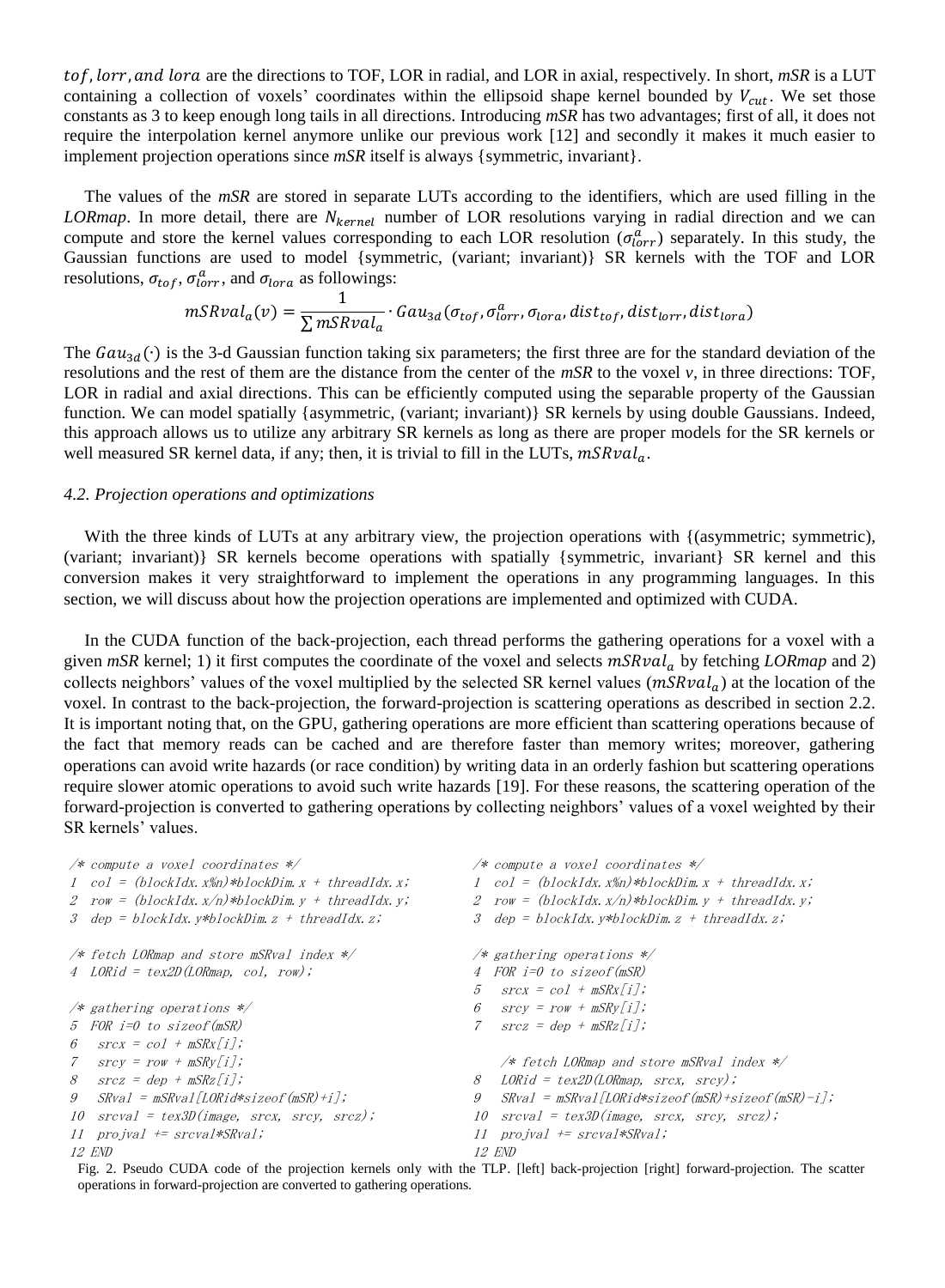# *4.2.1. Thread-Level Parallelism (TLP)*

Fig. 2 shows the pseudo CUDA code of the projection kernels at an arbitrary view with only the TLP. In the projection CUDA code, each thread performs the projection operations for a voxel in image data. The three kinds of LUTs are stored in two different kinds of device memory according to the manner how each thread access to the LUTs. The *mSR* and *mSRval* are stored in (linear) global memory since each thread accesses to them in a coalesced manner within the for-loop (in gathering operations). In contrast, the accesses to *LORmap* for each thread are spreading out but well localized as the shape of *mSR*, and texture memory allows fast access with its cache to this kind of memory access pattern (also known as 2-d cloud assessing pattern). With the same reason, the image data is also mapped to the texture memory.

As the CUDA nature (SIMT), the TLP is achieved by invoking the CUDA functions with many threads, and higher TLP helps to more hiding the long latency of the memory accesses to the LUTs and image data. The higher TLP can be obtained with higher thread occupancy. In addition, a thread block should have wider width to x- and ydimensions than z-dimension to take into account the fact that the texture memory is specifically designed for fast 2 d memory access [13]. In this study, we experimentally choose  $16 \times 16 \times 2$  (or total 512 threads) as the configuration of a thread block for NVIDIA GTX 285.

# *4.2.2. Instruction-Level Parallelism (ILP)*

In CUDA, the TLP hides the long latency by fast switching of thread context (zero-overhead scheduling) in the unit of warp, while the long latency can be hidden by executing multiple independent instructions in each thread and this is ILP. In more detail, for example, while a thread is waiting for long latency, it executes another independent instruction instead of switching its context. As the result, it will require more on-chip memory to store intermediate results and consequently cause low thread occupancy (but high thread efficiency).

The ILP is added to the previous projection CUDA code by assigning multiple voxels for the projection operations to each thread. Fig. 3 shows the pseudo CUDA code with ILP. In the code the multiple voxels are chosen along the axial direction (z-axis) to keep the 2-d cloud accessing pattern to all voxels for *LORmap* and image data. Also, the instructions for those voxels are unrolled to hide latency among them. In this study, we select 16 voxels for

| $\frac{1}{\sqrt{2}}$ compute a voxel coordinates $\frac{1}{\sqrt{2}}$  | $/*$ compute a voxel coordinates $*/$                        |
|------------------------------------------------------------------------|--------------------------------------------------------------|
| 1 col = $(blockIdx \cdot x\%) * blockDim \cdot x + threadIdx \cdot x;$ | $1 \quad col = (blockIdx. x\%n) * blockDim.x + threadIdx.x;$ |
| 2 row = $(blockIdx.x/n)*blockDim.y + threadIdx.y;$                     | 2 row = $(blockIdx.x/n)*blockDim.y + threadIdx.y;$           |
| 3 dep = $blockIdx. y * blockDim. z + threadIdx. z$ ;                   | 3 dep = blockIdx. $v * b$ lockDim. $z + th$ readIdx. $z$ ;   |
| /* fetch LORmap and store mSRval index */                              | $/*$ gathering operations $*/$                               |
| 4 LORid = $tex2D(LORmap, col, row)$ ;                                  | 4 FOR i=0 to sizeof(mSR)                                     |
|                                                                        | $srcX = col + mSRX[i];$<br>5                                 |
| $/*$ gathering operations $*/$                                         | 6<br>$srcy = row + mSRy/j;$                                  |
| 5 FOR i=0 to size of (mSR)                                             |                                                              |
| $srcX = col + mSRX[i];$<br>6                                           | $/*$ fetch LORmap and store mSRval index $*/$                |
| $srcv = row + mSRv[i];$<br>7                                           | $LORid = \text{text2D}(LORmap, srcX, srcy);$<br>7            |
| $SRval = mSRval/LORid*sizeof(mSR) + i$ ;<br>8                          | $SRval = mSRval [LORid*sizeof(mSR) + sizeof(mSR) -i];$<br>8  |
| FOR j=0 to 15 [#pragma unroll 16]<br>9                                 | FOR $j=0$ to 15 [#pragma unroll 16]<br>9                     |
| 10 $srcz = dep*16 + j + mSRz[i];$                                      | $srcz = dep*16 + j + mSRz[i];$<br>10                         |
| $sreval[j] = tex3D (image, srcx, srcy, srcz);$<br>11                   | $srcval[j] = tex3D (image, srcx, srcy, srcz);$<br>11         |
| 12 END                                                                 | 12<br>END                                                    |
| 13 FOR j=0 to 15 [#pragma unroll 16]                                   | 13 FOR j=0 to 15 [#pragma unroll 16]                         |
| $14 \quad projval[j] \neq srcval[j]*SRval$                             | $projval[j]$ += $sreval[j]*SRval;$<br>14                     |
| 15 END                                                                 | END<br>15                                                    |
| <i>16 END</i>                                                          | 16 END                                                       |
| $/*$ output projection value $*/$                                      | /* output projection value $*/$                              |
| 17 FOR $j=0$ to 15 [#pragma unroll 16]                                 | 17 FOR $j=0$ to 15 [#pragma unroll 16]                       |
| $18$ out[dep*16+j][row][col] = projval;                                | 18 $out[dep*16+j][row][col] = projval;$                      |
| <i>19 END</i>                                                          | <i>19 END</i>                                                |

Fig. 3. Pseudo CUDA code of the projection kernels with the ILP. [left] back-projection kernel. [right] forward-projection kernel. The scatter operations in forward-projection are converted to gathering operations.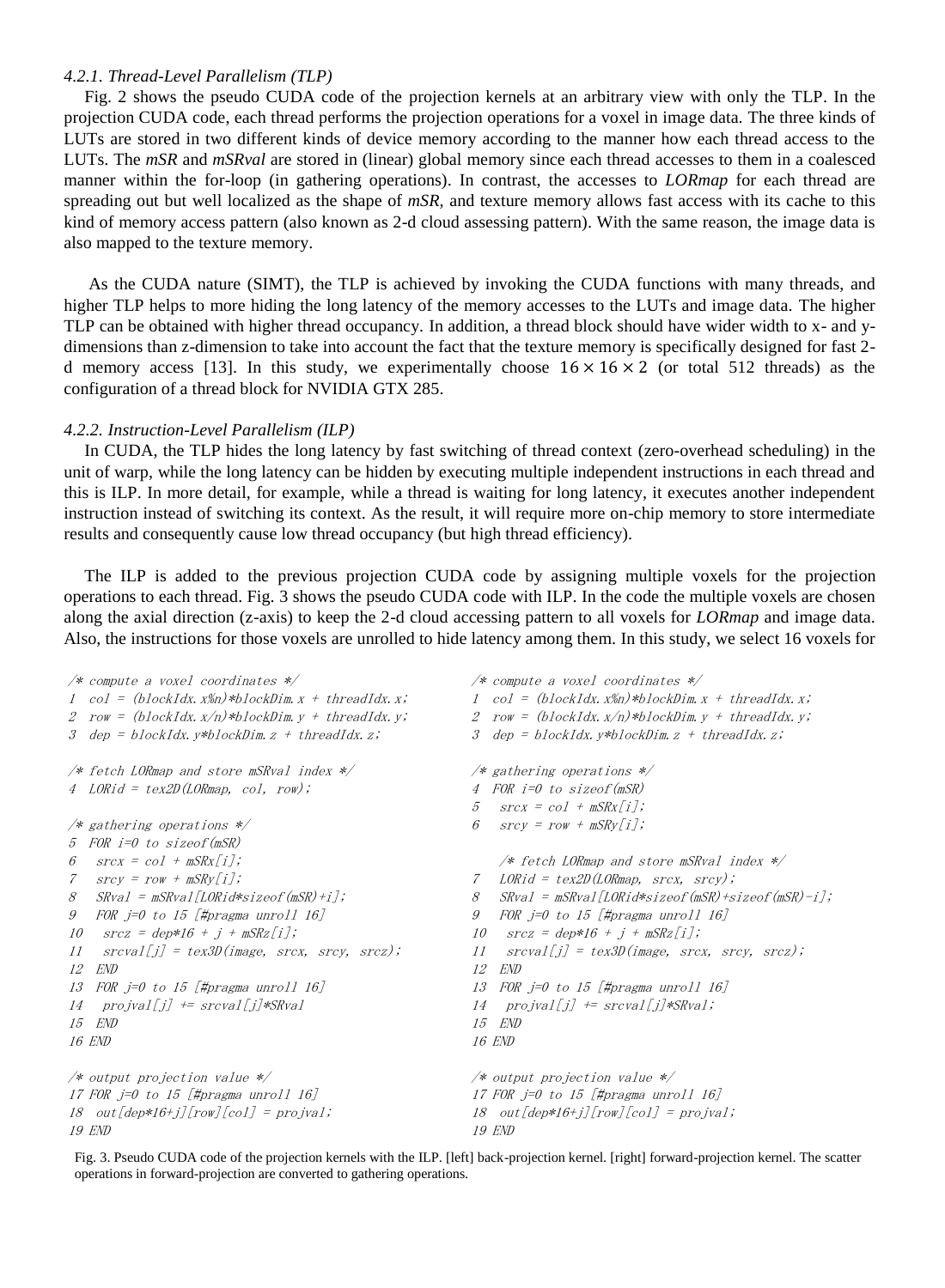|                         | Constant<br>Local memory |       | 171000 11. 1110 1 11000 1100 1 000 11 11000 111 11100 110<br>Shared memory<br>per block<br>(Bytes) | # threads per | AUD TIMETEN ONMARCETORA TIEM<br># registers per | Thread<br>occupancy <sup>(3)</sup><br>$(%^{6})$ | Time (sec) |      |
|-------------------------|--------------------------|-------|----------------------------------------------------------------------------------------------------|---------------|-------------------------------------------------|-------------------------------------------------|------------|------|
| memory $(2)$<br>(Bytes) | per thread<br>(Bytes)    | block |                                                                                                    | thread        | FP                                              |                                                 | <b>BP</b>  |      |
| TLP                     | 36                       |       | 64                                                                                                 | 512           | $14(13)^{(4)}$                                  | 100                                             | 4.94       | 4.37 |
| ILP                     | 36                       |       | 64                                                                                                 | 384           | 42                                              | 38                                              | 2.59       | 2.56 |

TABLE II. THE PROJECTION CUDA KERNELS' ATTRIBUTES (1) AND TIME PERFORMANCE FOR A VIEW

Note 1) The CUDA API, cudaFuncGetAttributes(), is used to extract those parameters.

Note 2) The size in bytes of user-allocated constant memory required by projection CUDA kernel.

Note 3) The thread occupancy is calculated using the thread occupancy calculator provided by NVIDIA with the extracted parameters.

Note 4) 14 is for forward-projection CUDA kernel and 13 is for back-projection CUDA kernel.

each thread and choose  $16 \times 16 \times 1$  (or total 256 threads) as the configuration of a thread block, experimentally, for NVIDIA GTX 285.

# **5. Analysis of projection operations**

To test the CUDA code for projection operations, we use the SR kernels, if it is not specified, with Time-Of-Flight (TOF) resolution 900 ps FWHM, Line-Of-Response (LOR) resolution in radial direction varying from 10 mm to 100 mm FWHM (from the center to the edge), and LOR axial resolution 10 mm FWHM. These widths and variability are much larger than what can be observed on the real scanners, but is purposefully chosen such to better test and illustrate performance of the CUDA-based projection projections with the spatially variant kernels. Test volume dimensions are  $144 \times 144 \times 48$  with 4 mm<sup>3</sup> voxels. Also, constructing the three kinds of LUTs is also accelerated by GPU and its computational time is trivial as less than 1% of the projection operations. Thus, we will only focus on discussing the projection operations.

# *5.1. Time performance analysis*

Table II shows some important attributes of the projection CUDA code and average time performance for a view. As we described in section 4, the projection CUDA code with ILP more consume registers per thread and it cause lower thread occupancy. However, the ILP more efficiently handles the long latency caused by fetching the three kinds of LUTs and image data. This efficiency results in better time performance in ILP (about 2 times faster than TLP) and also almost no time differences between forward- and back-projections.

The projection CUDA code with ILP is compared with the FFT approach on CPU (Mac Pro 2.66 GHz Quad-Core Intel Xeon) to verify the correctness of the CUDA code. Since the FFT approach cannot handle {asymmetric; variant} SR kernels, the {symmetric, invariant} SR kernels are used to compare two approaches. With given image



Fig. 4. Time performance comparisons between FFT and CUDA approach. [top] With different SR kernel resolutions and fixed voxel size and dimensions (4 mm, 144 x 144 x 48); varying TOF resolution (300 to 1200 ps FWHM) with fixed LOR resolution (10 mm and 5 mm radial and axial FWHM, respectively), and varying LOR resolution in radial direction (5 to 20 mm FWHM) with fixed TOF (300 ps) and axal (5 mm) resolutions. [bottom] With different voxel size (4 to 2 mm), and fixed SR kernel resolutions (375 ps FWHM for TOF and 6.5 mm for LOR) and voxel dimension (144 x 144 x 48)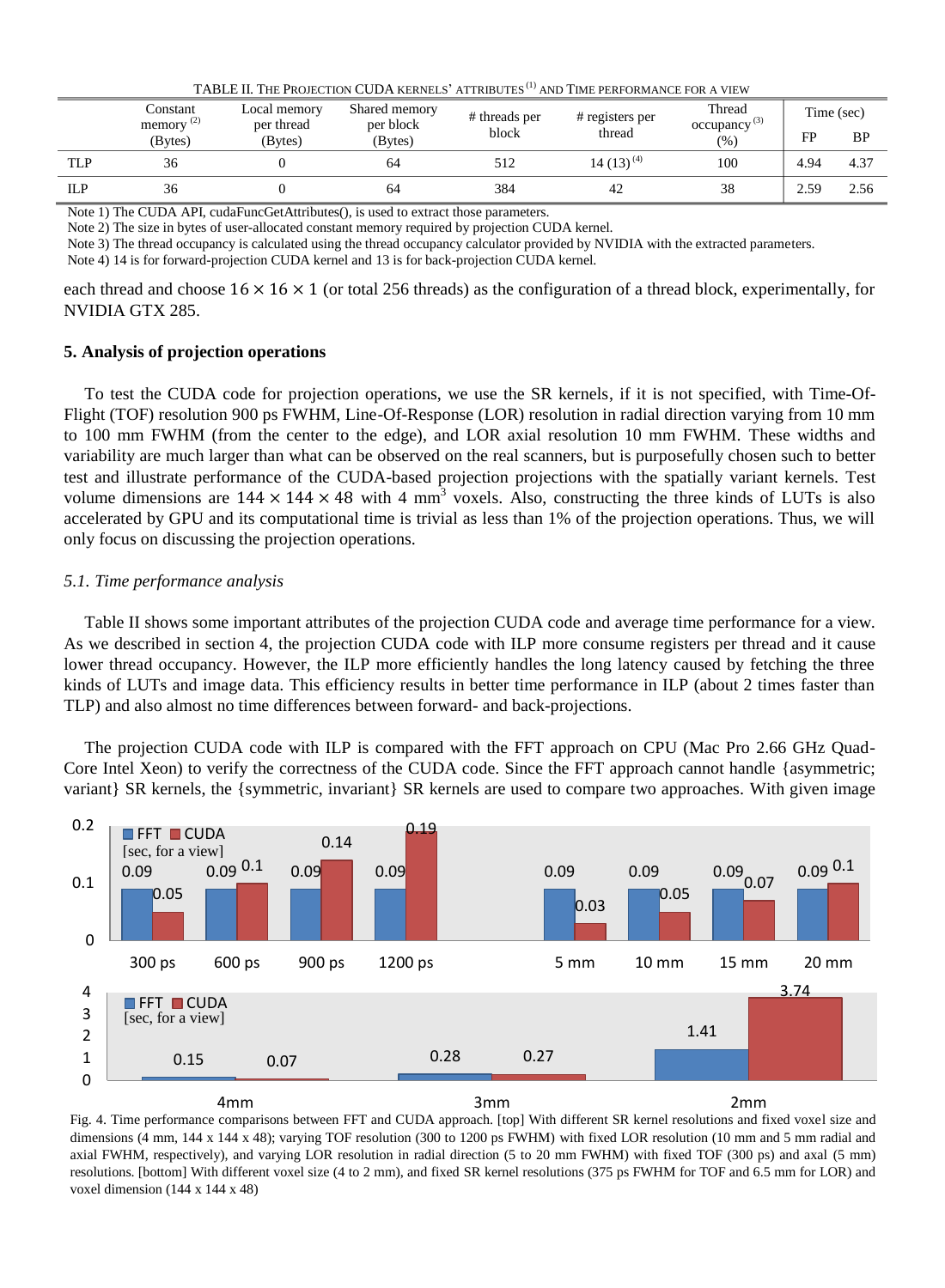data, there are two factors that we are interesting for the comparisons: size of SR kernels and voxel size. The size of SR kernels is further classified into two categories: varying TOF resolution with fixed LOR resolutions and varying LOR resolution in radial direction with fixed TOF and LOR resolutions in axial direction. Fig. 4 [top] shows the time performance comparisons with different size of the SR kernels. It is worth noting that the beauty of the FFT approach is that its time performance is not affected by the size of the SR kernels (for the fixed grid size) unlike the CUDA approach, where the projection operations are performed in the spatial domain. However, for the timing resolutions' characteristic of the modern PET scanners (600 ps and below), the CUDA approach exhibits similar or faster time performance. Fig. 4 [bottom] shows the effects of voxel size in two approaches. This test is performed for the clinical data and resolution size representative of the state-of-the-art TOF scanner based on the LaBr detector [8][9] for various voxels. Reducing voxel size means corresponding increase of the total number of voxels within the image, but at the same time also increase of the number of the voxels within the given SR kernel, both of them correspondingly increasing the computation demands of the space domain operations. For example, for reduction of the voxel size from 4 to 2 mm, the number of operations for the space based projection operations increases  $2^3 \times 2^3$  $= 64$ -times, while for the FFT-based approaches the number of operations increases only by a factor close to  $2<sup>3</sup> = 8$ times, because the FFT approach performance is affected only by the image dimensions and not by the SR kernel size. In practice, the CUDA approach time actually increases slightly less than predicted – by about 54.3-times – for the 4 to 2mm voxel size reduction, while the FFT approach time increases about 9.4-times; for the 4mm voxels the CUDA approach is about two times faster than the FFT approach, and for the 2mm voxels, it is about 2.7-times slower. However, it is important to note that in spite of this small increase of the total time for the 2mm voxel case in the FFT approach, the CUDA approach can efficiently handle projection operations also with {asymmetric; variant} SR kernels (as demonstrated later), which is not possible in the FFT approach.

# *5.2. Image quality analysis*

Fig. 5 shows visual comparisons between FFT and CUDA approaches with a large and {symmetric, invariant} SR kernel (900ps of TOF resolution, 50mm and 10mm LOR resolution of FWHM in radial and axial direction, respectively). Since we model the SR kernel with the Gaussian function, which is symmetric, there is no difference between the forward and back-projections. Three point sources having the same intensity values are placed along the



Fig. 5. Visual comparisons in FFT and CUDA. In column, (a) FFT (b) CUDA (c) difference image, and in row, (I) traverse (II) sagittal (III) coronal view. 900 ps for TOF resolution, 50 mm and 10 mm LOR resolution in radial and axial direction are used for the SR kernel. Since the SR kernel is modelled as spatially {symmetric, invariant} SR kernel, there are no differences in forward- and back-projections.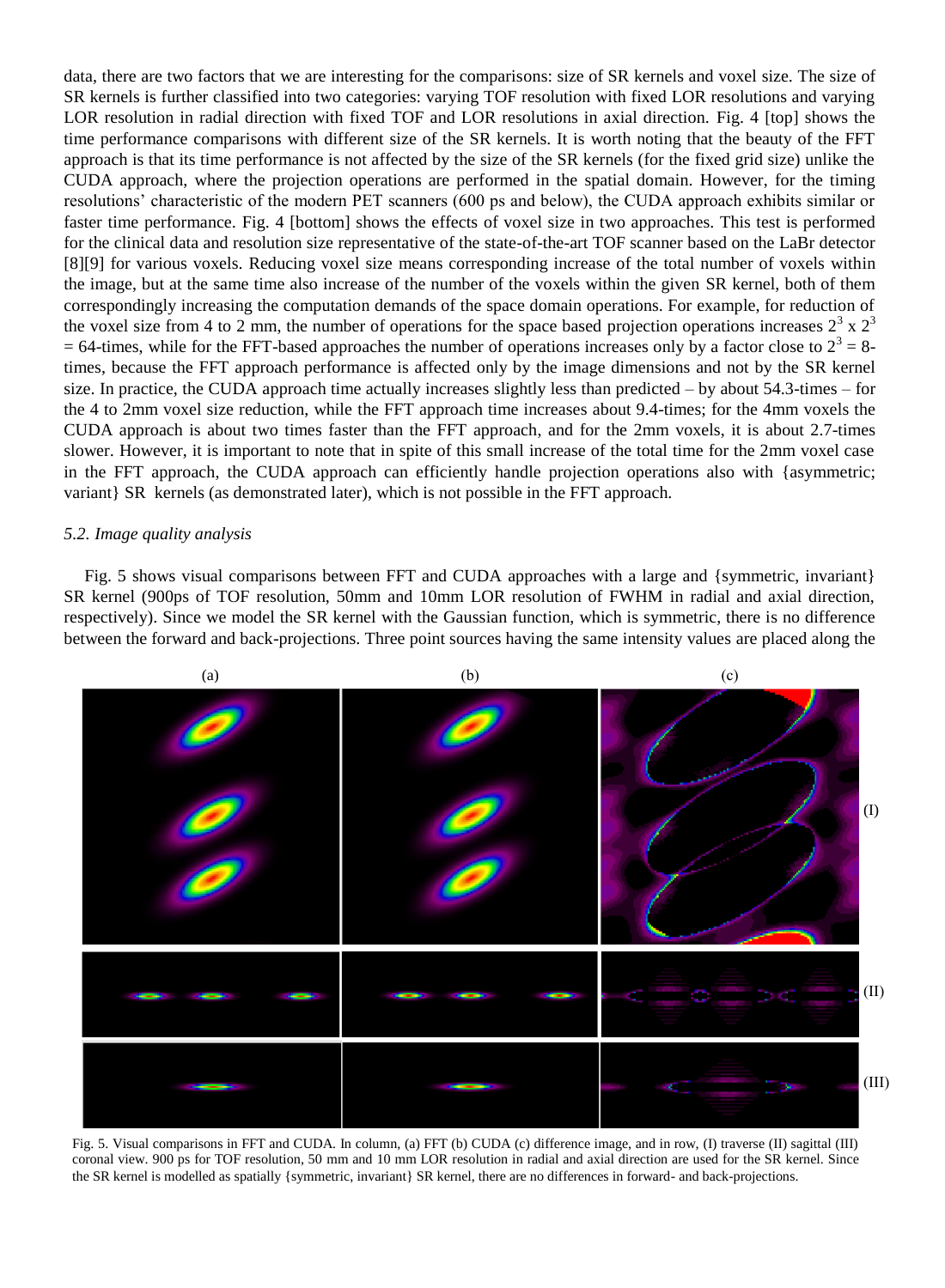y-axis in the same image slice. In the CUDA approach, which works in the spatial domain, the SR kernel is truncated at the three times of  $\sigma_{dir}$  distance to minimize the SR kernel truncation errors. The maximum error between two approaches is less than 1% of the maximum intensity value.

The effects of the SR kernel truncation (at  $\pm 3 \cdot \sigma_{dir}$ ) in the CUDA approach can be observed in the (scaled up) difference images in Fig. 5(c) – see ellipsoidal boundaries (at distances  $\pm 3 \cdot \sigma_{dir}$  in TOF and LOR directions from the SR kernel centers) at which CUDA approach drops to zero while FFT approach still containes non-zero values (these truncation effects are less than 0.48% of the maximum value). On the other hand, truncation (at the Nyquist frequency) of the discretized SR kernel spectrum in the FFT approach causes small ripples (Gibbs artifacts) in the FFT generated kernels, especially in the directions of the short kernel axes (LOR radial and axial directions). It is important to note here that the color scale of the difference images in Figure 5(c) have been zoomed in to better show the structure of differences, and any differences commented on above are less than 1% of the maximum value. Furthermore, for the extra-large SR kernels used in this example, we can also observe spatial aliasing effects in the FFT approach caused by the periodic nature of the discretized image in the FFT, leading to cyclic convolution. For example, in Fig. 5(c, I), portion of the top of the SR kernel tail extending beyond (and truncated by) the top image boundary is leaking back into the bottom part of the image (from the periodic repeats of the image). To avoid such aliasing effects in the FFT approach, volume images can be padded with zeros before 3D-FFTs in x, y and z directions. The amount of needed padding depends on the SR kernel and image sizes, and eventually affects the computation times. But for the practical SR kernel and image sizes no, or only a very small amount of, zero-padding is usually needed.

In practice, the SR kernels have different LOR resolutions depending on their radial locations. In CUDA approach, such spatially varying SR kernels can be accurately modeled and applied to the projection operations. This is not possible in the FFT approach. The forward- and back-projection operations with {symmetric, variant} SR kernels are applied to three point sources as we did for {symmetric, invariant} case. With {symmetric, variant} SR kernels, the results from forward- and back-projections are different as shown in Fig. 6. This is what we can predict as discussed in section 2.2. In more detail, with {symmetric, variant} SR kernels, each voxel has a particular SR kernel based on its radial location. Thus, the forward-projection *spreads* the intensity value at each point source



Fig. 6. Projection results with spatially {symmetric, variant} SR kernels. In column, (a) forward-projection (b) back-projection, and in row (I) transverse (II) sagittal (III) coronal view.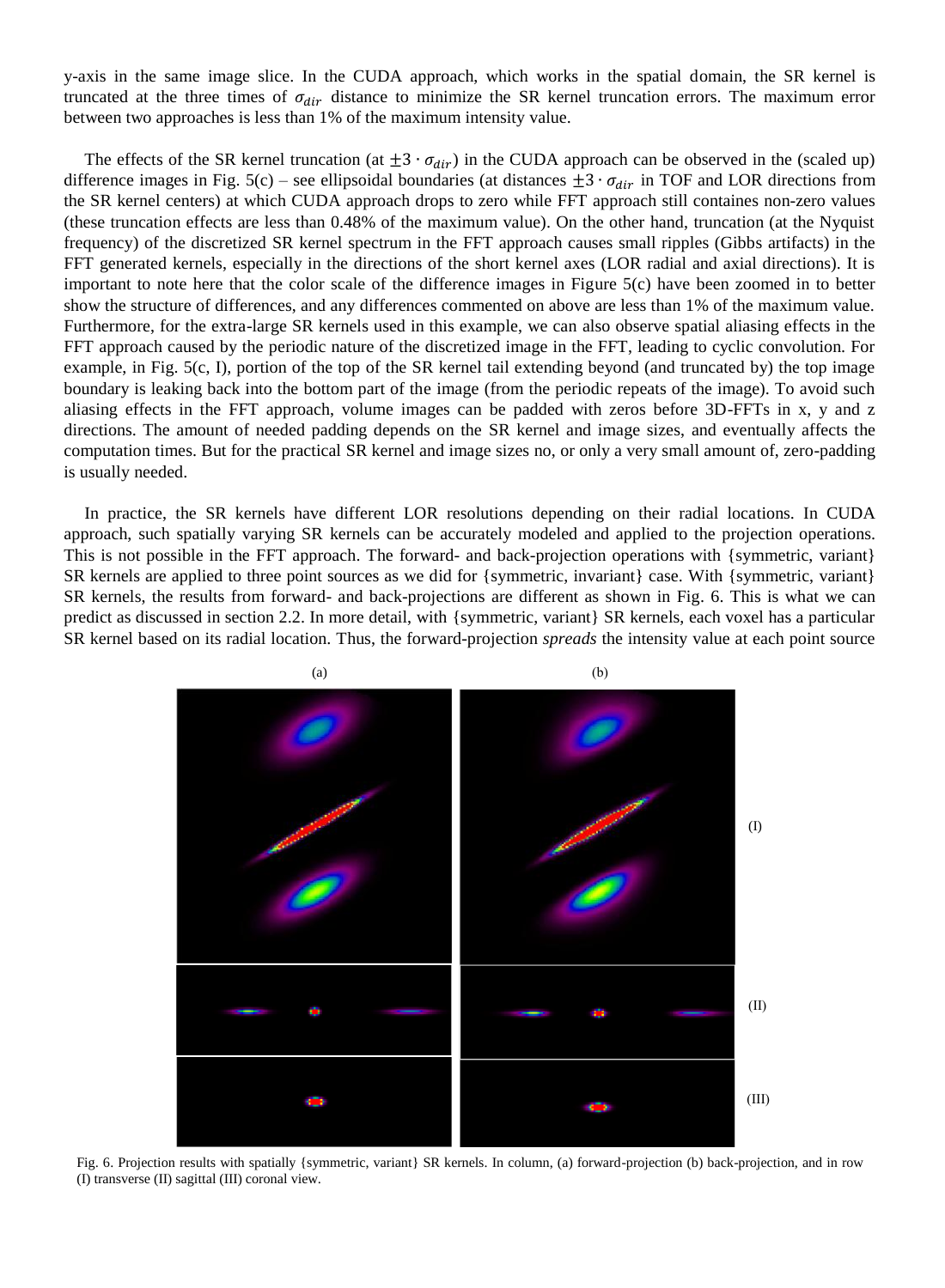to its neighbors and results in symmetric ellipsoidal-like shapes, each having different level of blurring (width) according to its radial distance from the central line of the projection (Figure 6(a)). In contrast, during backprojection, voxels at various radial distances from the projection center *collect* values from the same point sources using the SR kernels of different widths (narrower at locations radially closer to the center, and wider at locations radially closer to the FOV edge). As shown in Figure 6(b), this results in an asymmetric ellipsoidal-like shapes (being wider towards the FOV edge).

Lastly, the CUDA code is tested for forward- and back-projection with spatially {(symmetric; asymmetric), (variant; invariant)} SR kernels. Since the code is designed to fetch kernel values from LUTs built at each view (or iteration), asymmetric kernel or even any arbitrary kernel can be handled by filling out the LUTs properly. To simulate asymmetric kernel and to compare it to symmetric kernel, the LOR resolutions in radial direction are generated using the sum of two Gaussians in which one has two times wider width. The Gaussian with wider width is sifted so that the sum of two Gaussians can have wider width on the side of the kernel towards the center of the FOV. The test condition is set to have 600 ps TOF resolution, 10 to 80 mm (variant) or 50 mm (invariant) of LOR resolution in radial direction, and 10 mm of LOR resolution in axial direction. Fig. 7 shows projection results with four different kinds of the SR kernels. As described in previous, with {symmetric, invariant} SR kernel, there is no difference in two projection operations; while {symmetric, variant} SR kernels result in asymmetric ellipsoidal-like shape for back-projection (Fig. 7 (a), (b)). With spatially {asymmetric, (variant; invariant)} SR kernels, we can still observe the behavior of forward- and back-projection which are represented as scattering and gathering operations, respectively. For the forward-projection, the results have elongated response toward the center of the FOV, while during the back-projection the elongated response is toward the opposite direction. Especially with spatially variant SR kernels, the elongation is getting longer (or blurring more) as it goes closer to the edge of the FOV (Fig. 7 (c), (d)). It is important to note that the SR kernels used in this test is not modeled based on scientific data. This test is to show the capability of our CUDA code that can handle any generic SR kernel resolutions and, in general, it is hard to be coped with FFT approach.

# **6. Analysis of DIRECT TOF PET reconstruction results**

In this section, we test performance of CUDA forward- and back-projectors using both {symmetric, invariant} (for comparison to the compatible FFT case) and {symmetric, variant} SR kernels. The kernel parameters used in this section are chosen to approximate (in various degrees) characteristics of the state-of-the-art whole body TOF PET scanner.



Fig. 7. Projection results with four different kinds of the SR kernels in spatial domain. The upper row is for forward-projection and the bottom one is for back-projection. In each row, the SR kernel is (a) symmetric, invariant, (b) symmetric, variant, (c) asymmetric, invariant, and (d) asymmetric, variant. All images are collected in traverse view at 30 degrees of view direction.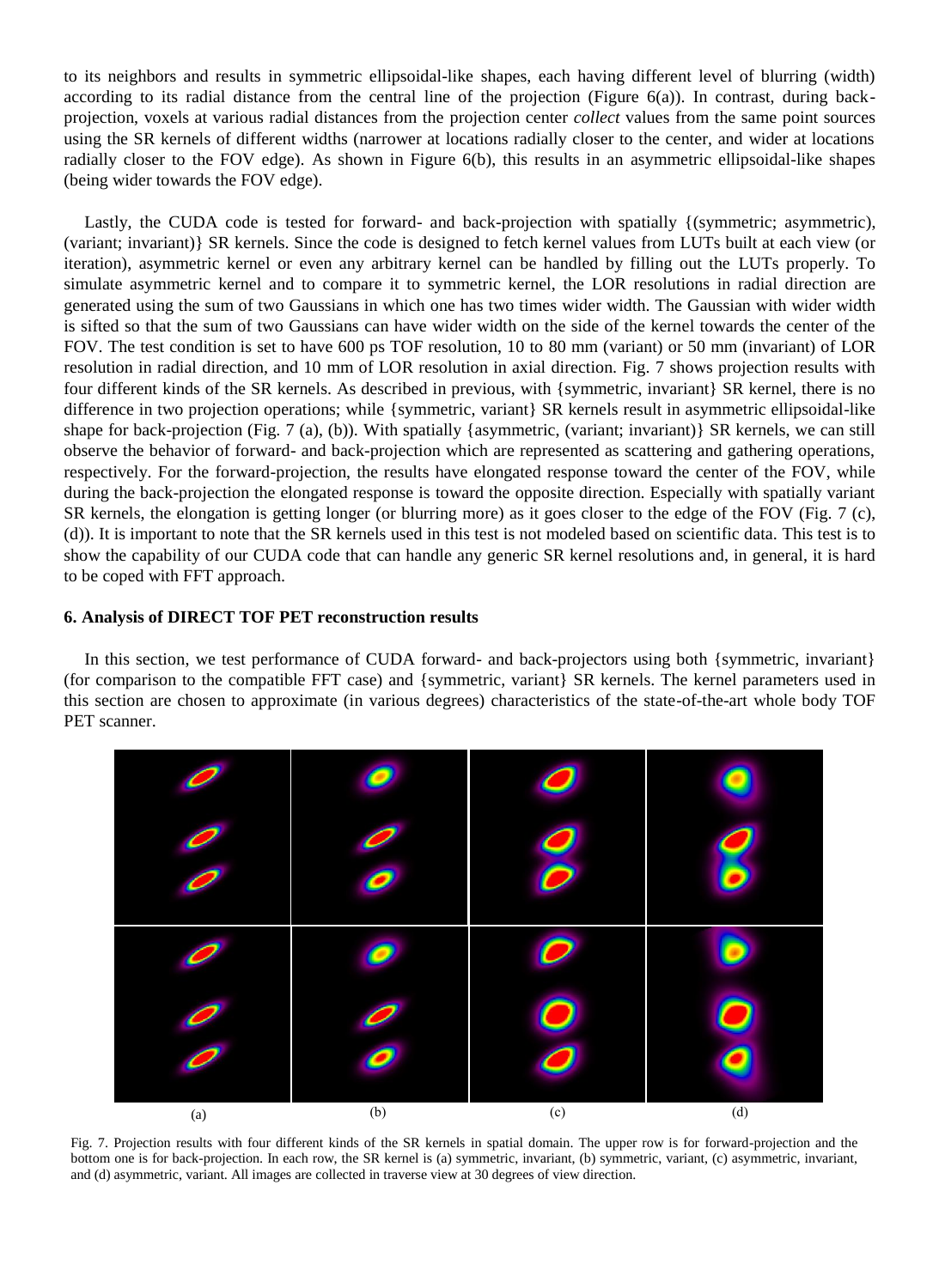

Fig. 8. Models of the spatially invariant and variant detector resolutions. The variant detector resolutions are modeled to vary along the radial direction with different slopes.

#### *6.1. Methods*

The DIRECT TOF PET reconstruction with two different projection approaches (FFT and CUDA) is tested with measured data obtained from the University of Pennsylvania prototype whole body LaBr3 TOF-PET scanner [8][9] having a 57.6 cm FOV,  $\pm 10^{\circ}$  axial acceptance angle, with 4x4x30 mm<sup>3</sup> LaBr3 crystals (and with 4.3 mm crystal pitch). The crystals are placed within 24 detector flat modules which are placed on a cylindrical detector surface of diameter 93 cm, with a small (about 7 mm) gaps (in the azimuthal direction) between the modules. The intrinsic spatial resolution of the scanner is about 5.8 mm and timing resolution approximately 375-430 ps (depending on the count rates). The measured data include attenuation, and scatter and random events. The measured phantom is 35 cm diameter cylinder having clinically relevant volume and attenuation factors representative of a heavy patient. We acquire relatively high number of counts (approximately 430M prompts) to be able to better see any differences between the approaches. The phantom contains six uniformly distributed 10 mm diameter spheres at a radial positions about 7.5 cm (from the center) and places in central slice of the scanner.

We use a block version of RAMLA (Row-Action Maximum Likelihood Algorithm). In the DIRECT approach, we group and deposit events into 40 x 3 views: 40 intervals in azimuthal angle and 3 intervals in co-polar angle. Each view represent one block (subset) of RAMLA, giving us 120 (geometrically-ordered) updates for one pass through the data in the 40 x 3 view case. We employ TOF kernels representing 400 ps TOF resolution of measured data, and model spatially invariant and variant detector resolution kernels; the data deposition effects (image kernel) are not implicitly modeled in this particular study. The invariant LOR resolution kernel is applied within both approaches, FFT and CUDA. The variant LOR resolution kernels are applied (for obvious reasons) only in the CUDA approach. The final image array is  $144 \times 144 \times 48$  with 4 mm<sup>3</sup> voxels.

Fig. 8 shows the widths (FWHM) of the modeled detector LOR resolutions for invariant and variant cases. For the invariant case, we use 5.8mm FWHM LOR resolution over the entire FOV. We model also three variant kernels: first matching the LOR resolution at the center of the scanner (green line and denoted as variant2), second matching LOR resolution at the spheres' locations at 7.5 cm radius (red line and denoted as variant1), and third by choosing a generic resolution functions varying with the radius in a non-linear fashion (purple line and denoted variant3).

The behavior of variant and invariant resolution modeling in conjunction with iterative reconstruction is investigated using the contrast versus noise trade-off for a range of iterations and reconstruction parameters. Contrast recovery coefficients (CRC) are calculated for all spheres as:  $CRC = (\frac{p}{r})$  $\frac{(p-\mu_b)}{p_b}$ /c, where  $p_s$  is the mean value in a 2D circular region of interest (ROI) axially and transversely centered over the sphere,  $p<sub>b</sub>$  is the mean background value in the 2D annular region surrounding and centered over each sphere (with the annulus inner diameter being 14 mm larger than the sphere diameter, and the annular region being 8 mm thick), and  $c$  is the ideal contrast value. The reported CRC values are average CRC values over all 10 mm spheres in the phantom. The noise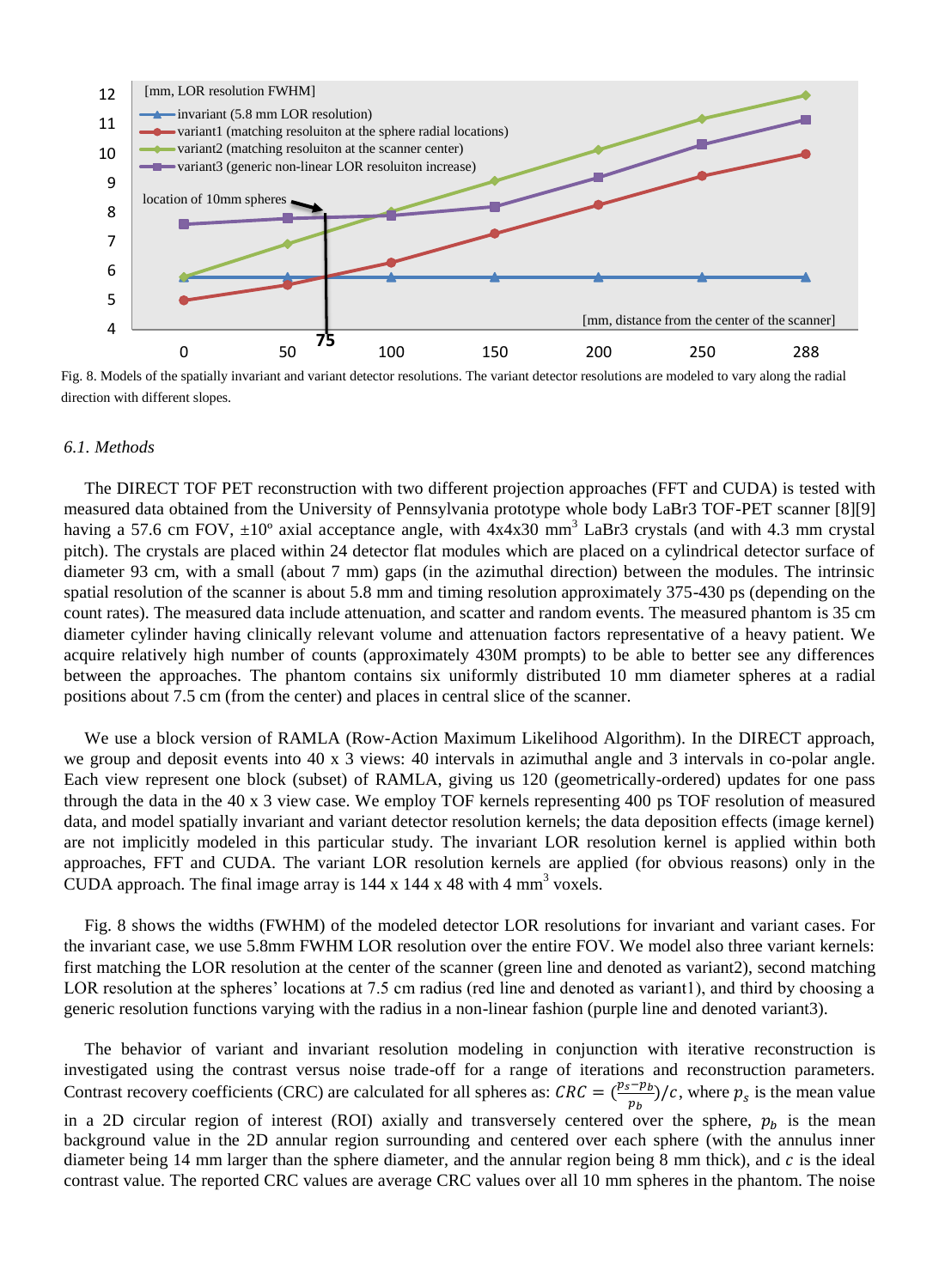| TABLE III. TIME PERFORMANCE COMPARISON IN DIRECT TOF PET RECONSTRUCTION BETWEEN FFT AND CUDA |           |             |          |          |          |  |  |
|----------------------------------------------------------------------------------------------|-----------|-------------|----------|----------|----------|--|--|
| Approach                                                                                     | FFT       | <b>CUDA</b> |          |          |          |  |  |
| LOR type                                                                                     | invariant | invariant   | variant1 | variant2 | variant3 |  |  |
| at the edge [mm]                                                                             | 5.8       | 5.8         | 10       | 12       | 11.17    |  |  |
| 1 iteration [sec]                                                                            | 21.48     | 15.63       | 22.43    | 25.66    | 24.68    |  |  |
|                                                                                              |           |             |          |          |          |  |  |

| TABLE IV. MEASURED TIME AT CRITICAL STAGE FOR INVARIANT AND VARIANT1 CASES WITH GPU IN DIRECT TOF PET (20 ITERATIONS) |                          |         |             |                       |        |           |        |         |         |
|-----------------------------------------------------------------------------------------------------------------------|--------------------------|---------|-------------|-----------------------|--------|-----------|--------|---------|---------|
| [min:sec]                                                                                                             | Forward-projection (GPU) |         | Discrepancy | Back-projection (GPU) |        |           | Update | Total   |         |
|                                                                                                                       | H2D                      | FP      | D2H         | (CPU)                 | H2D    | <b>BP</b> | D2H    | (CPU)   |         |
| invariant                                                                                                             | 0:7.53                   | 1:45.27 | 0:2.85      | 0:0.32                | 0:7.59 | 1:43.18   | 0:2.85 | 0:12.59 | 5:11.97 |
| variant1                                                                                                              | 0:7.55                   | 2:52.88 | 0:2.86      | 0:0.32                | 0:7.59 | 2:49.81   | 0:2.85 | 0:12.58 | 7:26.21 |

Note 1. For both tables, image size is  $144 \times 144 \times 48$  with 4 mm<sup>3</sup> voxels and single iteration consists of 40 x 3 views

Note 2. H2D: data transfer from CPU to GPU, D2H: data transfer from GPU to CPU

is evaluated as the pixel-to-pixel noise standard deviation inside a large 50 mm ROI located in the central uniform region of the phantom and normalized by the background mean value.

# *6.2. Analysis of reconstruction results*

Table III shows time performance for the invariant and variant SR kernels with the LOR widths based on the plots shown in Fig. 8 (and as specified in the section 6.1). Similar to the evaluations of the projection operations (Fig. 4), CUDA shows slightly faster or comparable time performance to the FFT for the invariant case. For the variant cases, the required time per iteration is slightly longer compared to the FFT invariant case. Note that for the variant SR kernels, the SR kernel's physical (memory) size is defined by the longest LOR width (from all variant LOR resolutions for a given view), so the practical CUDA time performance is determined by the LOR resolution at the radial boundary of the FOV. DIRECT iterative reconstruction time include all of the reconstruction stages such as reading of the data, data transfers to and from the GPU, forward- and back-projection, and discrepancy (computing the differences between the forward-projected and measured deposited data) and update (updating the image estimation) operators, as reported in Table IV. It is worthwhile to mention that the forward- and backprojection operations still remain the bottleneck of the reconstruction process even if they are implemented on the GPU and carefully optimized. The other operations take only about 10% (or less) of the total reconstruction time, and therefore it is not necessary to optimize and/or implement them on the GPU.

Fig. 9 illustrates contrast versus noise trade-off curves for DIRECT reconstruction using variant and invariant resolution models. Fig. 10 shows representative images of individual cases for matched noise levels (about 8% of noise level in Fig. 9). It is clear from the graphs and visual image quality that the FFT and GPU approaches using



Fig. 9. CRC vs. Noise trade-off curves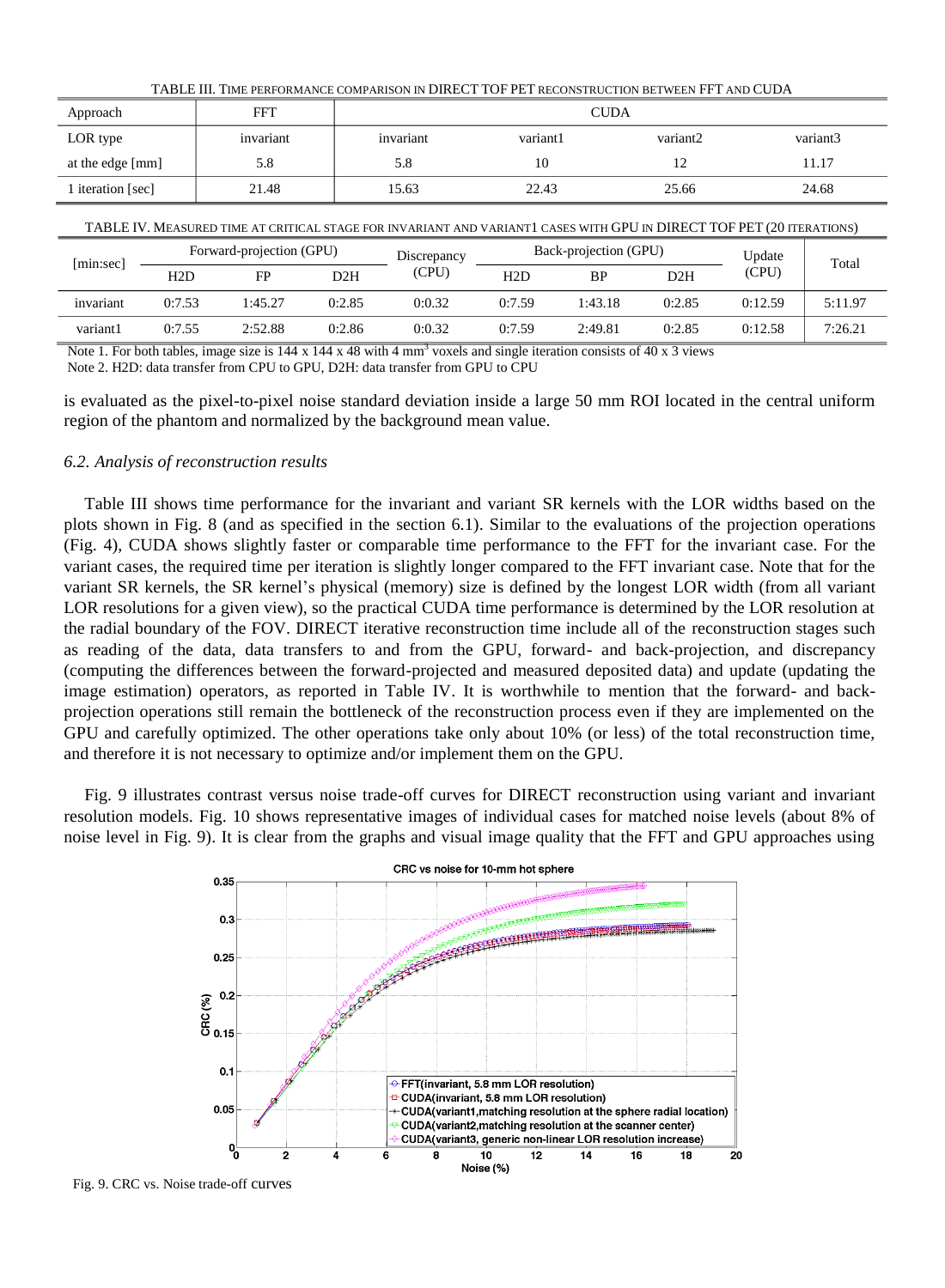

Fig. 10. Reconstructed images (transverse view) at matched noise levels for DIRECT TOF PET reconstruction using different approaches and resolution models. (a) FFT with invariant SR kernel at 22 iterations (b) CUDA with invariant SR kernel at 22 iterations (c) CUDA with variant SR kernels (variant1) at 19 iterations (d) CUDA with variant SR kernels (variant2) at 21 iterations (e) CUDA with variant SR kernels (variant3) at 26 iterations

invariant resolution models provide nearly identical results. In the spatially variant resolution case (variant1 in Fig. 8) in which the LOR resolution at the spheres' locations is matched to that in to the invariant case (5.8 mm FWHM), the CRC curve converged to slightly lower values compared to the invariant case. This is due to the fact that in the variant resolution case the actually modeled LOR resolution at each particular sphere location changes with the projected view (from 4.8 mm to 5.8 mm in the considered variant1 case), based on the radial distance of the sphere from the projection central line in each view. So, although this is more accurate modeling, the average modeled resolution is actually lower than that in the invariant case, and thus leading to a lower contrast values. For the other variant cases (variant2 and variant3 in Fig. 8), having higher resolution models, the contrast converges to higher values. This is accompanied by increased overshoots (Gibbs artifacts) at the object boundaries (Fig. 10).

### **7. Conclusion**

In this study, we implemented, optimized and evaluated GPU-based forward- and back-projection operations (of any tilt and view direction) for DIRECT iterative reconstruction approach considering generic system resolution kernels, including asymmetric invariant kernels. By careful implementation concerning memory access pattern for off-aligned axes in GPU memory and tuning-up of the projection CUDA code between the thread-level (TLP) and instruction-level (ILP) parallelism we were able to obtain slightly faster or comparable computational efficiency of the projection operations compared to the very efficient implementation of the same (Fourier-based) operations via the FFT-based approaches using state-of-the-art FFTW routines. However, the FFT-based approach cannot handle spatially invariant (and generic) resolution models, while the developed space-based GPU tools can efficiently handle any generic resolution kernel. The proposed GPU-based tools thus provide important contribution to the PET reconstruction field by allowing more accurate data modeling within DIRECT iterative reconstruction, without significant effects on the practical/clinical time performance.

#### **References**

- 1. S. Surti, J. S. Karp, L. M. Popescu, M. E. Daube-Witherspoon, and M. Werner, "Investigation of time-of-flight benefit for fully 3-D PET," *IEEE Trans. Med. Imag.*, vol. 25, no. 5, pp. 529-538, May 2006.
- 2. M. Conti, B. Bendriem, M. Casey, M. Chen, F. Kehren, C. Michel, and V. Panin, "First experimental results of time-of-flight reconstruction on an LSO PET scanner," *Phys. Med. Biol.*, vol. 50, no. 19, pp. 4507-4526, 2005.
- 3. C. C. Watson, "Image noise variance in 3D OSEM reconstruction of clinical time-of-flight PET," in *Conf. Rec. 2006 IEEE Nucl. Sci. Symp. Med. Imag. Conf.*, San Diego, CA, 2006.
- 4. J. S. Karp, S. Surti, M. E. Daube-Witherspoon, and G. Muehllehner, "Benefit of time-of-flight in PET: Experimental and clinical results," *J. Nucl. Med.*, vol. 49, no. 3, pp. 462-470, 2008.
- 5. S. Matej, S. Surti, S. Jayanthi, M. Daube-Witherspoon, R. Lewitt, J. Karp, "Efficient 3D TOF PET reconstruction using view-grouped histoimage: DIRECT-direct image reconstruction for TOF," *IEEE Trans. Med. Imag.*, 28(5):739-51, 2009.
- 6. M. E. Daube-Witherspoon, S. Matej, M. E. Werner, S. Surti, and J. S. Karp, "Comparison of listmode and DIRECT approaches for time-offlight PET reconstruction," *IEEE Nucl. Sc. Symp. Med. Imag. Conf.*, M09-256, Knoxville, TN, 2010.
- 7. L. Popescu, S. Matej, R. Lewitt, "Iterative image reconstruction using geometrically ordered subsets with list-mode data, " *IEEE Med. Imag. Conf*, M9-211, pp. 3536-3540, 2004.
- 8. J. S. Karp, A. Kuhn, A. E. Perkins, S. Surti, M. E. Werner, M. E. Daube-Witherspoon, et al., "Characterization of a time-of-flight PET scanner based on lanthanum bromide," *IEEE Nucl. Sci. Symp. Med. Imag. Conf.*, M04-8, pp. 23-29, San Juan, Puerto Rico, October 2005.
- 9. M. E. Daube-Witherspoon, S. Surti, A. Perkins, C. C. M. Kyba, R. Wiener, M. E. Werner, et al., "The imaging performance of a LaBr3-based PET scanner," *Phys. Med. Biol.*, vol. 55, pp. 45-64, 2010.